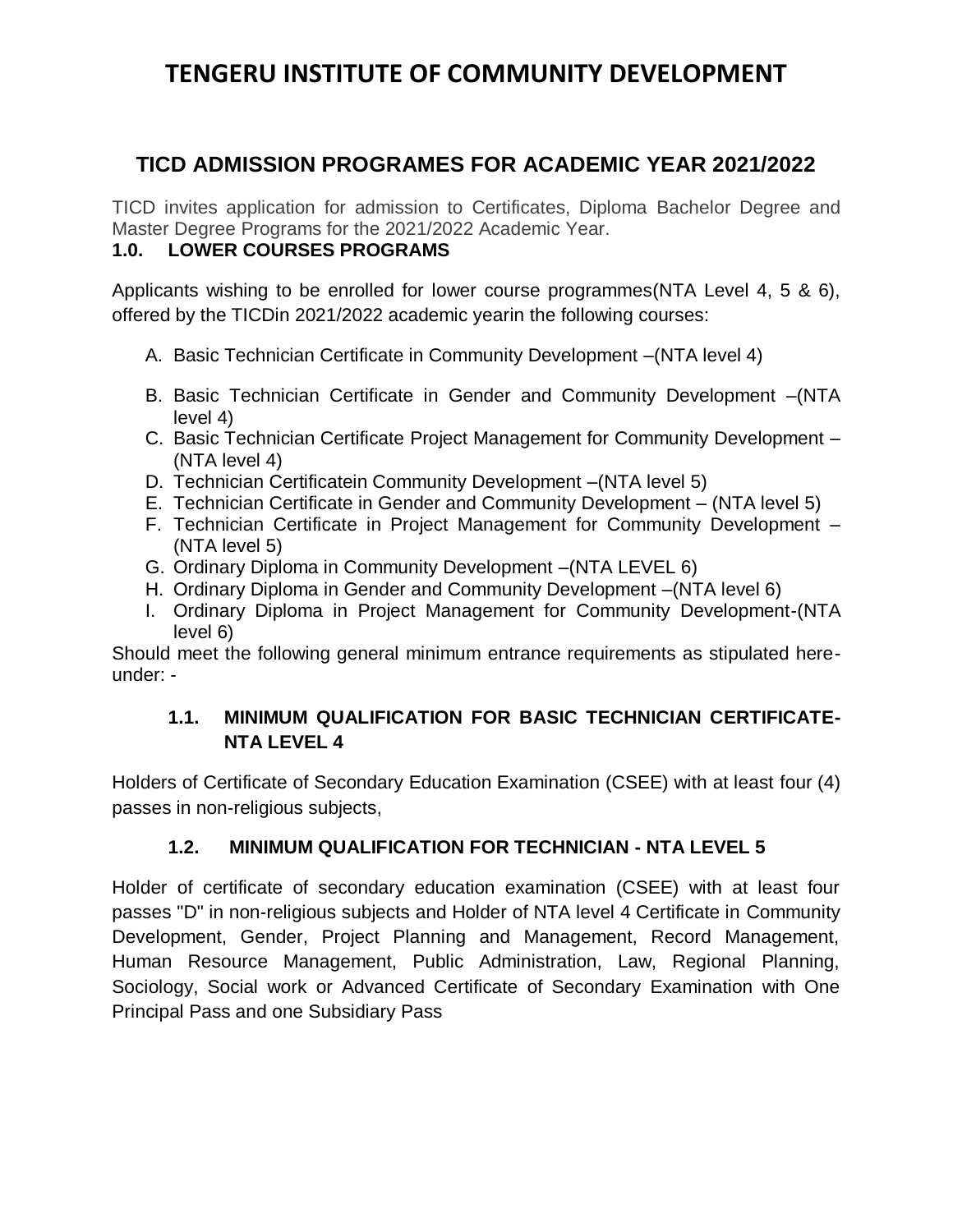## **TENGERU INSTITUTE OF COMMUNITY DEVELOPMENT**

#### **1.3. MINIMUM QUALIFICATION FOR ORDINARY DIPLOMA-NTA LEVEL 6**

Holder of certificate of secondary education examination (CSEE) with at least four passes "D" in non-religious subjects and Holder of NTA level 5 Certificate in Community Development, Gender, Project Planning and Management, Record Management, Human Resource Management, Public Administration, Law, Regional Planning, Sociology, Social work.

### **2.0. BACHELORS DEGREE PROGRAMMES**

Applicants wishing to be enrolled for Bachelor degree programmes offered by the TICD i.e. Bachelor degree in Community Development, Participatory Project Planning and Management or Gender and Community Development should meet the following general minimum entrance requirements as stipulated here-under:

#### **2.1. ENTRY QUALIFICATIONS REQUIREMENT FOR BACHELOR OF COMMUNITY DEVELOPMENT (BCD CODE-CD001)**

**I.** Two principal passes in Science or Arts subjects with a minimum of four (4.0) points for form six leaver completed before 2014 and after 2015 where E is considered as a principal pass.

**II.** Two principal passes in Science or Arts subjects with a minimum of four (4.0) points for form six leaver completed in 2014 and 2015 where principal pass starts at grade C. In this case an applicant(s) should possess 2 Cs

**III**. Holders of Diploma in Community Development, Social Work, Development Economics, Gender and Development, Project Planning, Record Management, Public Administration from Institutions recognized by NACTE and TCU and at least 4 passes at O' level with an average of "B" or GPA of 3.0

### **2.2. ENTRY QUALIFICATIONS REQUIREMENT FOR BACHELOR OF GENDER AND COMMUNITY DEVELOPMENT (BCD CODECD002)**

**I.** Two principal passes in Science or Arts subjects with a minimum of four (4.0) points for form six leaver completed before 2014 and after 2015 where E is considered as a principal pass.

**II.** Two principal passes in Science or Arts subjects with a minimum of four (4.0) points for form six leaver completed in 2014 and 2015 where principal pass starts at grade C. In this case an applicant(s) should possess 2 Cs

**III.** Holders of Diploma in Community Development, Social Work, Development Economics, Gender and Development, Project Planning, Record Management, Public